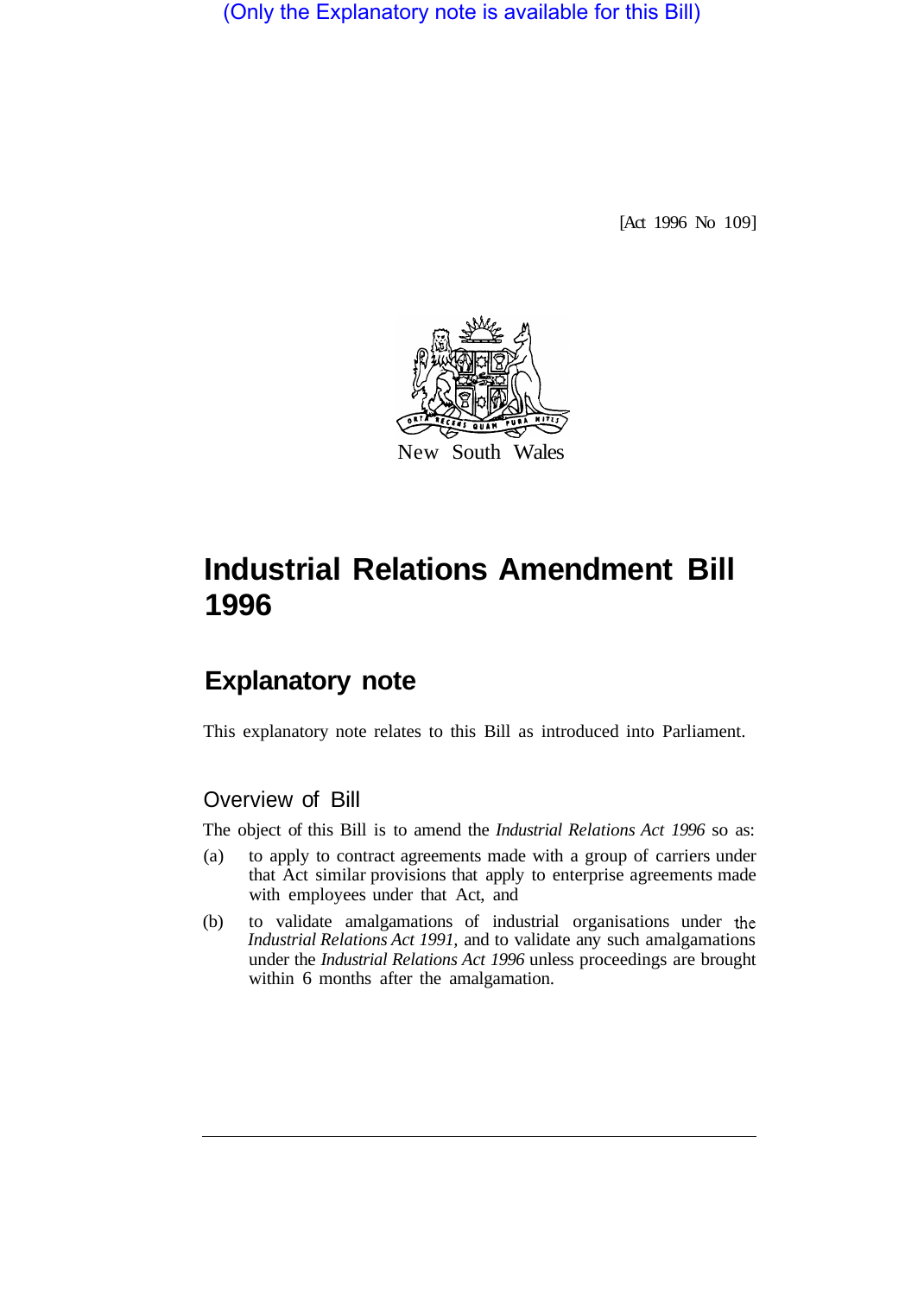Industrial Relations Amendment Bill 1996 [Act 1996 No 109]

Explanatory note

## Outline of provisions

**Clause 1** sets out the name (also called the short title) of the proposed Act.

**Clause 2** provides for the commencement of the proposed Act on a day or days to be appointed by proclamation.

**Clause 3** is a formal provision giving effect to the amendments to the *Industrial Relations Act 1996* set out in Schedules 1 and 2.

#### **Schedule 1 Amendments relating to contract agreements**

**Schedule 1 [1]** requires a contract agreement to identify the parties to the agreement and the class of contracts to which it applies. A similar requirement applies to enterprise agreements.

**Schedule 1 [2]** makes provision, similar to that applying to enterprise agreements, relating to the approval by the Industrial Relations Commission of contract agreements. The Commission is required to reject a contract agreement that unfairly excludes some of the carriers who ought reasonably to be included because of the organisational and operational relationship between them and the carriers covered by the proposed contract agreement. In addition, the Commission is required to follow the principles for approval of enterprise agreements.

**Schedule 1 [3]** applies similar special requirements relating to contract agreements entered into with groups of carriers as apply to enterprise agreements entered into with employees, namely:

- (a) notification to the Industrial Registrar of a proposed contract agreement before or at the time that formal negotiations are undertaken with the carriers, and
- (b) advice to prescribed persons or bodies by the Industrial Registrar of the proposed contract agreement, and
- (c) approval of the proposed contract agreement by at least 65% of the carriers in a secret ballot, and
- (d) a comparison report prepared by the Industrial Registrar of the conditions of engagement of the carriers under relevant contract determinations of the Commission that are to be replaced by the proposed contract agreement.

Explanatory note page 2